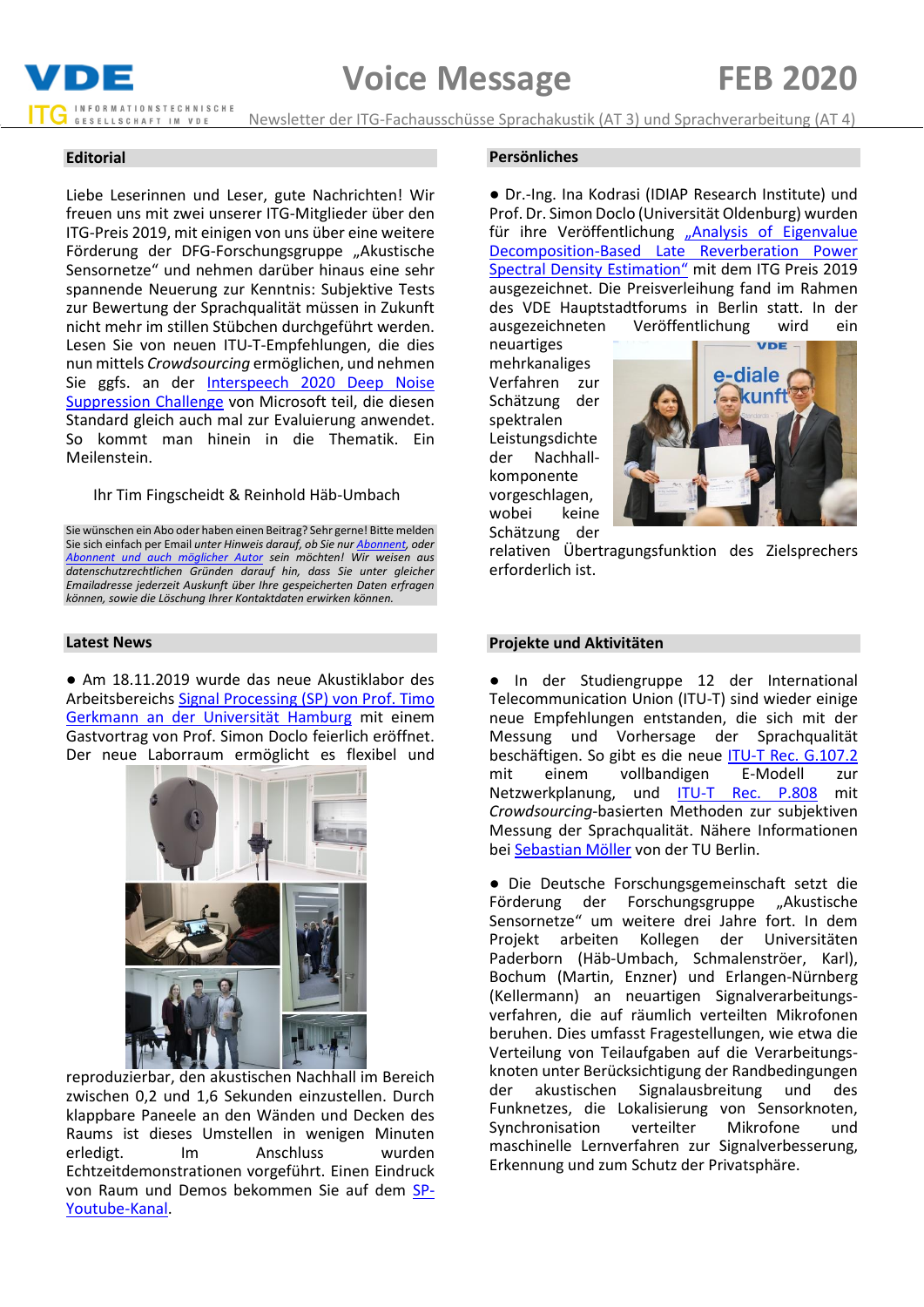● Auf der Interspeech 2019 hielten T. Nakatani (NTT, Japan) und R. Häb-Umbach (Univ. Paderborn) ein Tutorial mit dem Titel "Microphone Array Signal [Processing and Deep Learning for Speech](https://ei.uni-paderborn.de/fileadmin/elektrotechnik/fg/nth/Forschung/Publications/Interspeech_2019_Tutorial/T8_allslides_plusreferences.pdf)  Enhancement - [Strong Together](https://ei.uni-paderborn.de/fileadmin/elektrotechnik/fg/nth/Forschung/Publications/Interspeech_2019_Tutorial/T8_allslides_plusreferences.pdf)".

● Auf dem 47. Erlanger Kolloquium for Audiological Research and Development hielt T. Fingscheidt (TU Braunschweig) am 21.02.2020 eine Keynote zum Thema: "Data Driven Speech Enhancement: History, [Networks, and Loss Functions](https://www.researchgate.net/publication/339412928_Data-Driven_Speech_Enhancement_History_Networks_Loss_Functions)".

## **Bücher, Dissertationen**

● Benjamin Weiss (2020): "Talker Quality in Human [and Machine Interaction](https://rd.springer.com/book/10.1007/978-3-030-22769-2) - Modeling the Listener's [Perspective in Passive and Interactive Scenarios"](https://rd.springer.com/book/10.1007/978-3-030-22769-2). In this book, published in the T-Labs Series in Telecommunication Services with Springer Nature, Cham, the background, state of research, and own contributions to the assessment and prediction of talker quality that is constituted in voice perception and in dialog are presented. Starting from theories and empirical findings from human interaction, major results and approaches are transferred to the domain of human-computer interaction. The main subject of this book is to contribute to the evaluation of spoken interaction in both humans and between human and computer, and in particular to the quality subsequently attributed to the speaking system or person, based on the listening and interactive experience.

#### ● T. Schmitz: [Continuous-Amplitude Error Protection](https://www.iks.rwth-aachen.de/institut/ueber-uns/alumni/tim-schmitz/)  [of Discrete-Time Signals,](https://www.iks.rwth-aachen.de/institut/ueber-uns/alumni/tim-schmitz/) RWTH Aachen University (Betreuer: P. Vary, zweite Gutachterin: A. Schmeink). A concept of continuous-amplitude, discrete-time



signal transmission is investigated, which uses Analog Modulo Block Codes (AMB codes) for error protection. A major advantage of this concept is that there is no quality

limitation with increasing quality of the transmission channel. The main contributions are the thorough design, analysis, and evaluation of AMB codes, as well as a novel method to semi-analytically estimate the transmission quality. For same channel bandwidth and transmission power, discrete-time transmission with AMB codes may outperform traditional digital transmission in terms of quality, latency and complexity. AMB codes are implemented by digital signal processing and are especially well suited for dedicated applications, such as hearing aids, wireless microphones, and wireless sensor networks.

● Christopher Schymura wurde am Institut für Kommunikationsakustik (Ruhr-Uni Bochum) am 12. November 2019 zum Dr.-Ing. promoviert. Seine Arbeit ["Cognitive models for acoustic and audiovisual](https://theses.eurasip.org/theses/856/cognitive-models-for-acoustic-and-audiovisual/)  [source localization"](https://theses.eurasip.org/theses/856/cognitive-models-for-acoustic-and-audiovisual/) zeigt, wie auf Basis von<br>multimodalen Informationen. von optimalen Informationen. Bewegungsstrategien und kausalen Modellen Quellen in schwierigen akustischen und in dynamischen Szenarien besser lokalisiert werden können. Die Arbeit entstand im Team von Dorothea Kolossa, in Kooperation mit Boaz Rafaely und den NTT Communication Science Labs (Kyoto).

#### **Journalartikel**

● M. Zohourian and R. Martin:

### [Binaural Direct-to-Reverberant Energy Ratio and](https://ieeexplore.ieee.org/document/8878108)  [Speaker Distance Estimation](https://ieeexplore.ieee.org/document/8878108)

This article addresses the problem of distance estimation using binaural hearing aid microphones in<br>reverberant rooms. The proposed distance reverberant rooms. The proposed distance estimators are based on the direct-to-reverberant energy ratio (DRR) and a calibration procedure. We present two novel approaches to estimate the DRR of binaural signals. Furthermore, we investigate informed calibration using the critical distance of the reverberant room and semi-blind calibration using the listener's own voice.

● C. Sohn, H. Krüger, and P. Vary:

# [Logarithmic pyramid vector quantization-design and](https://ieeexplore.ieee.org/abstract/document/8878163)  [theoretical analysis](https://ieeexplore.ieee.org/abstract/document/8878163)

Vector quantization is an integral part of modern speech and audio codecs. This paper proposes the logarithmic pyramid gain-shape vector quantizer (LPVQ) and its optimization for memoryless Laplace distributed sources. We formulate analytically the distortion of the shape quantizer with respect to rate and vector dimension and compare with rate distortion theory. Furthermore, we proposed a strategy for the gain-shape bit allocation and verify the results by simulations.

● W. Mack, U. Bharadwaj, S. Chakrabarty, E.A.P. **Habets** 

## [Signal-Aware Broadband DOA Estimation Using](https://ieeexplore.ieee.org/abstract/document/8651493)  [Attention Mechanisms](https://ieeexplore.ieee.org/abstract/document/8651493)

Broadband multi-source direction-of-arrival (DOA) estimation is often based on the multi-microphone phase information observed in different frequency bands. To estimate only the DOAs of specific sound sources, such as human speakers, we propose to use attention mechanisms in combination with a deep neural network (DNN). The attention mechanisms allow the DOA estimator to focus on frequency bands dominated by the sound sources of interest. The attention can be obtained with a secondary DNN. Demo videos are available [here.](https://www.audiolabs-erlangen.de/resources/2020-ICASSP-SigAwareDOA)